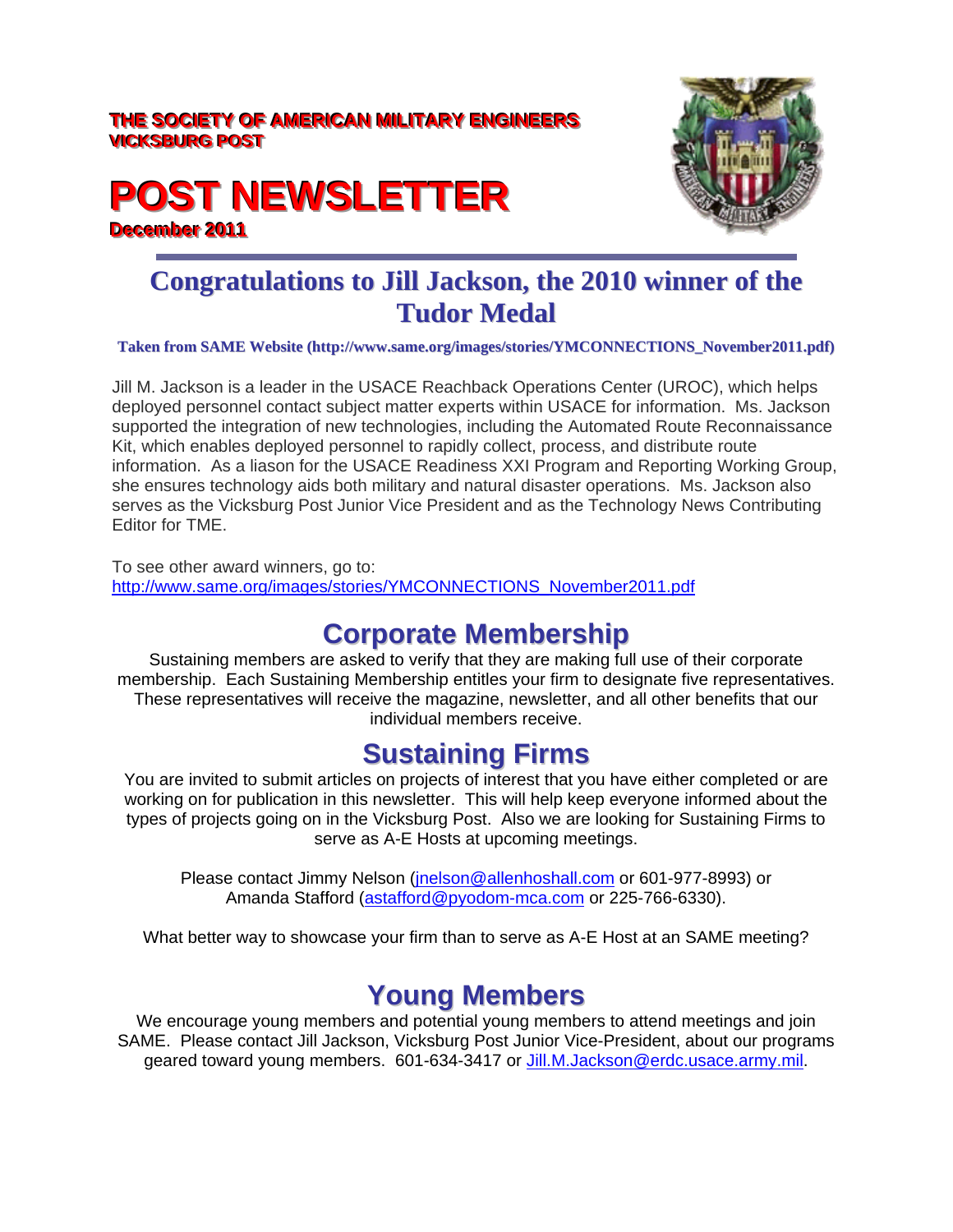#### **Vicksburg Post Website is www.samevicksburg.org**

## **2011 Meetings Summary**

**January** – Vincent Chiarito, P.E., ERDC spoke on "Vulnerability & Blast Mitigation Research. Civil Design & Construction, Inc. was the A-E Host.

**February** – Joint Meeting with IEEE, ASCE, MES, ASME, ANS, and SWE to celebrate E-Week. Richard Harrell, P.E., DEE, Mississippi Department of Environmental Quality spoke on the topic of "Mississippi's Response to the MC 252 Oil Spill (BP Deepwater Horizon Oil Spill in the Gulf). The meeting was held at the BB Club.

**March** – Larry Daggett of Waterway Simulation Technology Inc. spoke about the "Ongoing Expansion of the Panama Canal".

**April** – Scott Waisner spoke about the "Development of a Deployable Wastewater Treatment System for Forward Operating Bases and Disaster Relief".

**May** – Vic Donald was the speaker for the meeting. His topic was "The Professional Geotechnical Engineer". Mendrop-Wages was the A-E Host for the meeting.

**June** – Joey Windham spoke about the "2011 Mississippi River Flooding". The A-E Host for the meeting was North Wind, Inc.

**July –** Mike Turner,SAME/ARMY Engineering & Construction Camp Director, gave the "2011 SAME/ARMY Engineering & Construction Camp Overview".

**August** – Dr. Elizabeth Swinford, Superintendent of Education for the Vicksburg-Warren School District discussed "How STEM (Science, Technology, Engineering and Mathematics) Professionals Influence Students".

**September** – Larry Banks spoke on the topic of "Mississippi River and Tributaries Performance During the 2011 Flood".

**October** – Golf Tournament

**Nobember** – Stephan Roth presented an Ethics discussion. The A-E host was Stanley Consultants.

**December –** Robert Rowlette, Jr. COL (Ret),P.E. spoke on the topic of "Program Management for the Hurricane & Storm Damage Risk Reduction System (HSDRRS). Evans-Graves was the A-E Host.

#### **New Programs**

If anyone has suggestions for a program you would like to see in the upcoming year, contact David Jenkins (David.G.Jenkins@usace.army.mil) or Scott Waisner (Scott.A.Waisner@usace.army.mil)